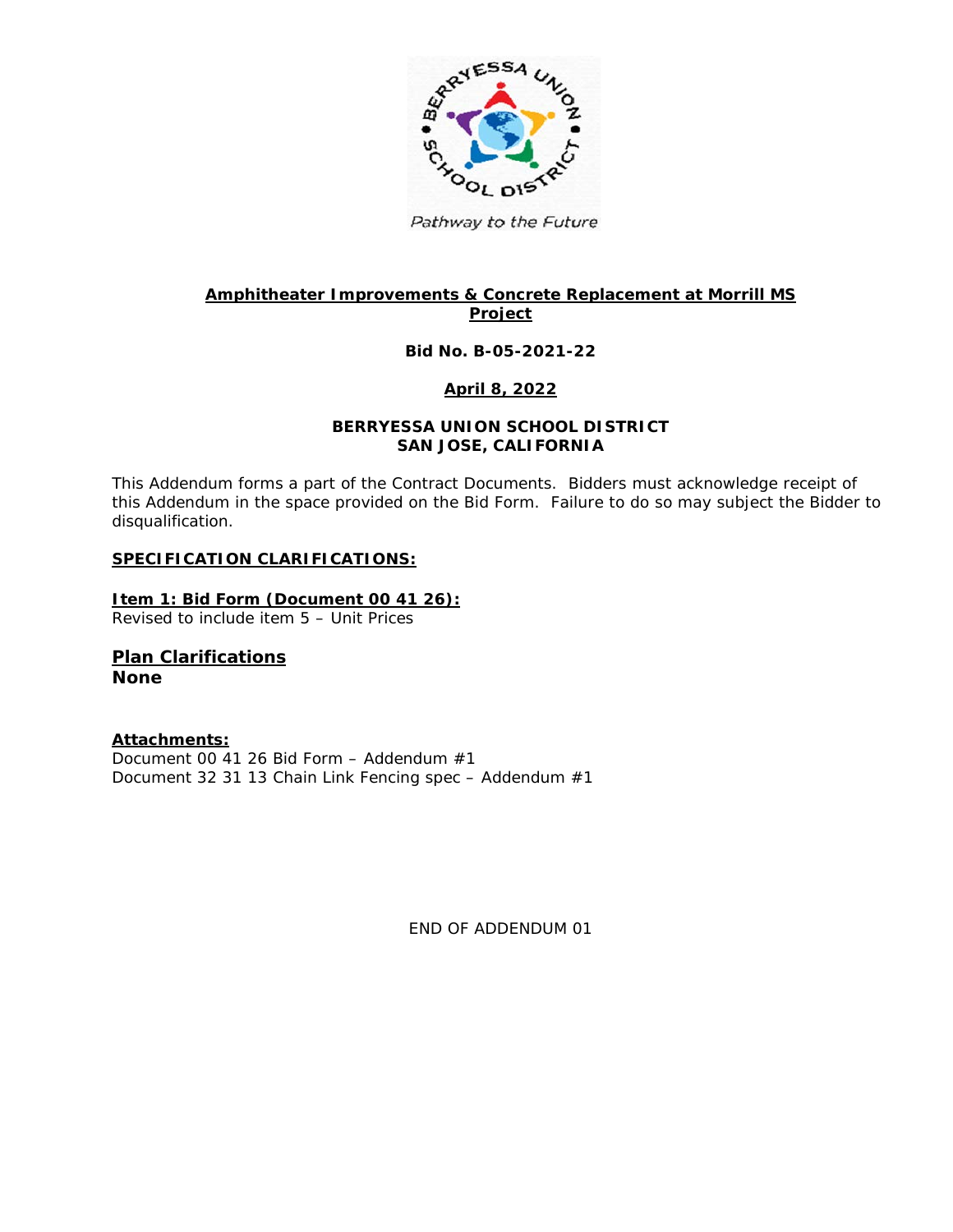### **DOCUMENT 00 41 26**

### **BID FORM**

## Berryessa Union School District 1376 Piedmont Rd. San Jose, CA 95132

Dear Board Members:

The undersigned doing business under the firm name of:

hereby propose and agree to enter into a Contract, to furnish any and all labor, materials, applicable taxes, equipment and services for the completion of Work described hereinafter and in the Contract Documents:

\_\_\_\_\_\_\_\_\_\_\_\_\_\_\_\_\_\_\_\_\_\_\_\_\_\_\_\_\_\_\_\_\_\_\_\_\_\_\_\_\_\_\_\_\_\_\_\_\_\_\_\_\_\_\_\_\_\_\_\_

# **Amphitheater Improvements & Concrete Replacement at Morrill MS Bid # B-05-2021-22**

prepared by: Flatley Design, Planning Management for the amount of:

| $\mathbf{1}$            | <b>Amphitheater Improvements -</b>                                      |                       |
|-------------------------|-------------------------------------------------------------------------|-----------------------|
|                         | Dollars  <br><b>Amount in Words</b>                                     | $\sim$                |
| $\overline{2}$          | <b>Concrete Replacement - Area 1</b>                                    |                       |
|                         | <b>Dollars</b>                                                          | $\sim$                |
|                         |                                                                         |                       |
| 3                       | <b>Concrete Replacement - Area 2</b><br><b>Dollars</b>                  | $\sim$                |
|                         |                                                                         |                       |
| $\overline{\mathbf{4}}$ | <b>Concrete Replacement with AC Paving - Area 3</b>                     |                       |
|                         | <b>Dollars</b>                                                          | $\mathbf{\$}$         |
| 5                       | <b>Concrete Replacement with AC Paving - Area 4</b>                     |                       |
|                         | <b>Dollars</b>                                                          | $\bullet$             |
|                         |                                                                         |                       |
| 6                       | <b>Concrete Replacement - Area 5</b>                                    |                       |
|                         | Dollars                                                                 | $\sim$                |
| 7                       | <b>Concrete Replacement - Area 6</b>                                    |                       |
|                         |                                                                         | $Dollars \,   \, \$\$ |
|                         |                                                                         |                       |
| 8                       | <b>Concrete Replacement - with AC Paving - Area 7</b><br><b>Dollars</b> | \$                    |
|                         |                                                                         |                       |
| 9                       | <b>Project Allowance - Unforeseen Conditions</b>                        | \$50,000.00           |
| 10                      |                                                                         |                       |
|                         | <b>Dollars</b>                                                          | $\mathbf{\$}$         |
|                         | <b>Total Amount in Words</b>                                            |                       |
|                         | Base Bid (items 1, 2, 3, 4, 5, 6, 7, 8) + Allowance (item 9)            |                       |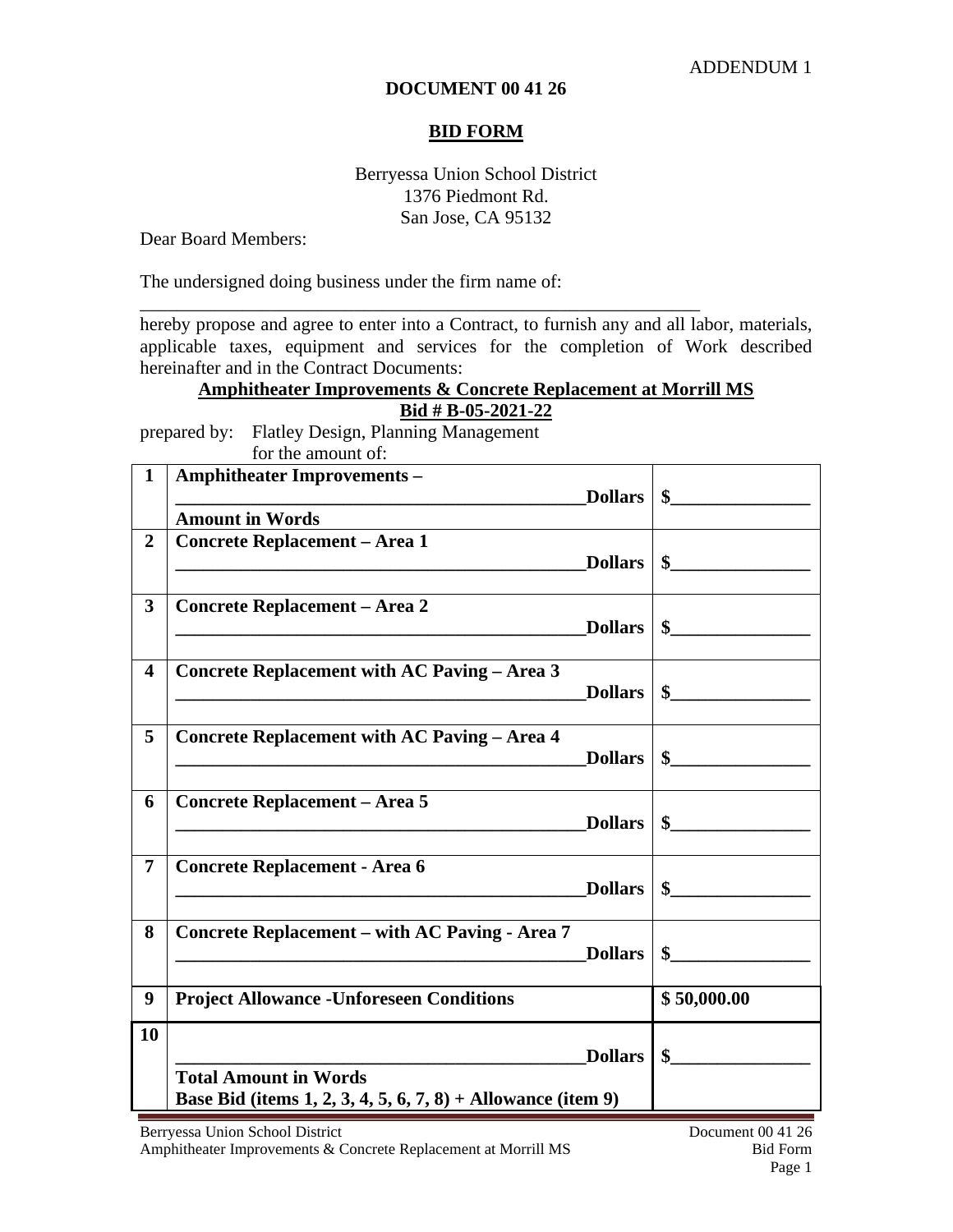# 11.1.6.1 ALTERNATE

| Alt 1 | Amphitheater - Provide all labor & material to<br>construct the retaining wall as shown on the site plan<br>with split-faced concrete masonry units in lieu of<br>poured-in place concrete. |  |
|-------|---------------------------------------------------------------------------------------------------------------------------------------------------------------------------------------------|--|
|       | <b>Dollars</b><br><b>Amount in Words</b>                                                                                                                                                    |  |

# 11.1.6.2 UNIT PRICES

Any and all additional work and/or deductions shall be based on the Unit Prices. DO NOT INCLUDE THE UNIT PRICING IN YOUR BASE BID.

|      | <b>DESCRIPTION</b>                                                                                                  |             |             |              |                |
|------|---------------------------------------------------------------------------------------------------------------------|-------------|-------------|--------------|----------------|
| ITEM |                                                                                                                     | <u>QTY.</u> | <b>UNIT</b> | UNIT<br>COST | TOTAL          |
| 1.   | Seal Coat Existing AC Paving                                                                                        | 100         | <b>SF</b>   | \$           | \$             |
| 2.   | Remove & Replace 2" X 6"<br>Redwood Header board.                                                                   | 100         | LF          | \$           | \$             |
| 3.   | Remove & Replace PCC<br>Sidewalk $-4$ ".                                                                            | 100         | <b>SF</b>   | \$           | $\mathfrak{L}$ |
| 4.   | Remove & Replace HMA (Hot<br>Mix Asphalt $-3$ ".                                                                    | 100         | <b>SF</b>   | \$           | \$             |
| 5.   | Provide & Install 4' High Black<br><b>Vinyl Coated Chain Link</b><br>Fencing. Fence Posts &<br>Hardware to be Black | 25          | LF          | \$           | \$             |

# 11.1.6.3 COURSE-OF-CONSTRUCTION INSURANCE REQUIREMENTS

Contractor, during the progress of the Work and until final acceptance of the Work by Owner upon completion of the entire Contract, shall maintain Builder's Risk/Course-of-Construction insurance satisfactory to the Owner, issued on a completed value basis on all insurable Work included under the Contract Documents. This insurance shall insure against all risks, including but not limited to the following perils: vandalism, theft, malicious mischief, fire, sprinkler leakage, civil authority, sonic boom, explosion, collapse, flood, earthquake (for projects not solely funded through revenue bonds, limited to earthquakes equivalent to or under 3.5 on the Richter Scale in magnitude), wind, hail, lightning, smoke, riot or civil commotion, debris removal (including demolition) and reasonable compensation for the Architect's services and expenses required as a result of such insured loss. This insurance shall provide coverage in an amount not less than the full cost to repair, replace or reconstruct the Work. Such insurance shall include the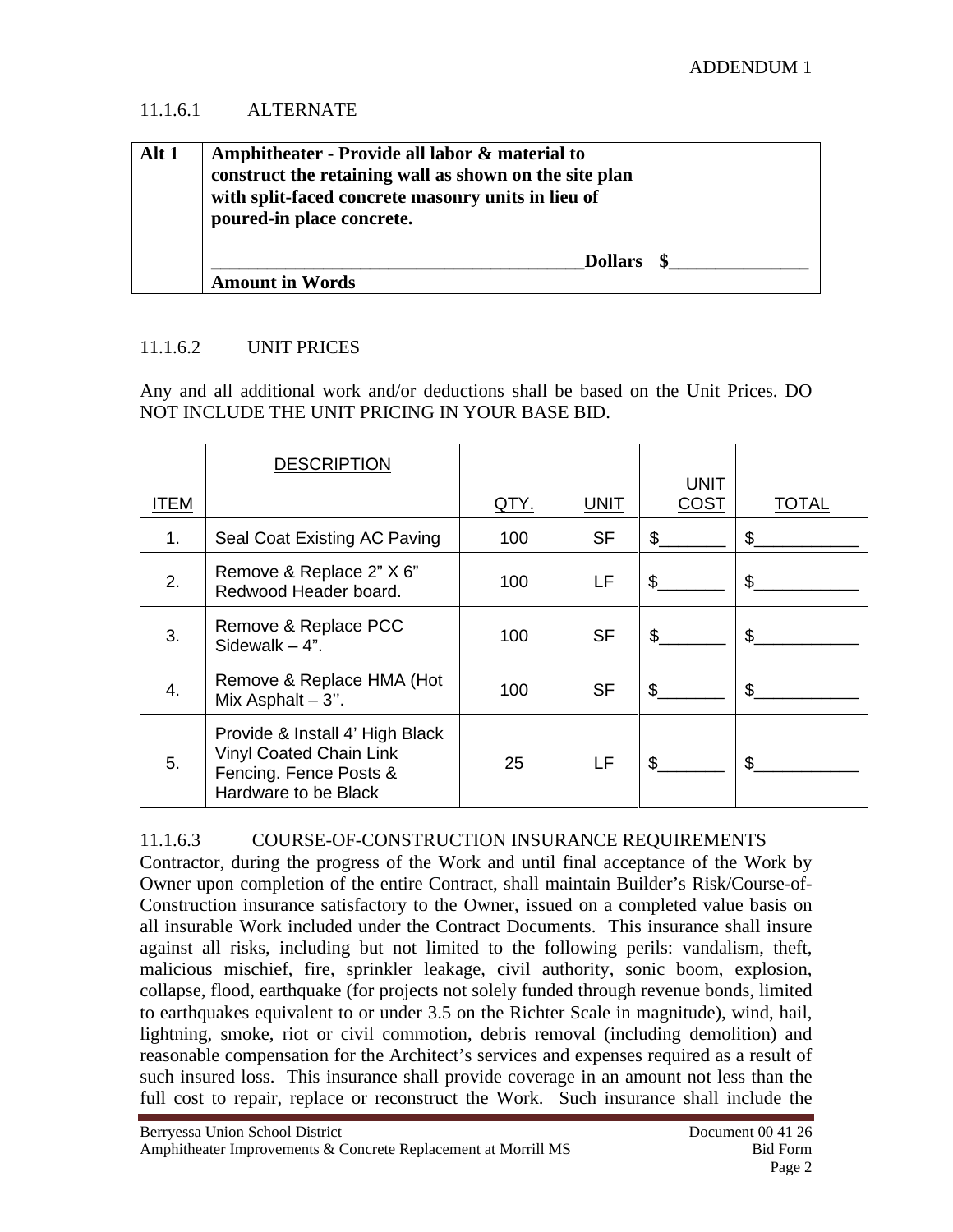Owner, the Architect, and any other person or entity with an insurable interest in the Work as an additional named insured.

The Contractor shall submit to the Owner for its approval all items deemed to be uninsurable under the Builder's Risk/Course-of Construction insurance. The risk of the damage to the Work due to the perils covered by the Builder's Risk/Course-of-Construction insurance, as well as any other hazard which might result in damage to the Work, is that of the Contractor and the surety, and no claims for such loss or damage shall be recognized by the Owner, nor will such loss or damage excuse the complete and satisfactory performance of the Contract by the Contractor.

If written notice of the Award of Contract is mailed, faxed, or delivered to the undersigned at any time before this bid is withdrawn, the undersigned shall, within ten (10) days after the date of such mailing, faxing, or delivering of such notice, execute and deliver an agreement in the form of agreement present in these Contract Documents and give Performance and Payment Bonds in accordance with the specifications and bid as accepted.

The undersigned hereby designates as the office to which such Notice of Award of Contract may be mailed, faxed, or delivered:

\_\_\_\_\_\_\_\_\_\_\_\_\_\_\_\_\_\_\_\_\_\_\_\_\_\_\_\_\_\_\_\_\_\_\_\_\_\_\_\_\_\_\_\_\_\_\_\_\_\_\_\_\_\_\_\_\_\_\_\_\_\_\_\_

\_\_\_\_\_\_\_\_\_\_\_\_\_\_\_\_\_\_\_\_\_\_\_\_\_\_\_\_\_\_\_\_\_\_\_\_\_\_\_\_\_\_\_\_\_\_\_\_\_\_\_\_\_\_\_\_\_\_\_\_\_\_\_\_

\_\_\_\_\_\_\_\_\_\_\_\_\_\_\_\_\_\_\_\_\_\_\_\_\_\_\_\_\_\_\_\_\_\_\_\_\_\_\_\_\_\_\_\_\_\_\_\_\_\_\_\_\_\_\_\_\_\_\_\_\_\_\_\_

Our Public Liability and Property Damage Insurance is placed with:

Our Workers' Compensation Insurance is placed with:

Circular letters, bulletins, addenda, etc., bound with the specifications or issued during the time of bidding are included in the bid, and, in completing the Contract, they are to become a part thereof.

The receipt of the following addenda to the specifications is acknowledged:

Addendum No. \_\_\_\_\_\_ Date \_\_\_\_\_\_\_ Addendum No. \_\_\_\_\_\_ Date \_\_\_\_\_\_ Addendum No. Date Addendum No. Date

This bid may be withdrawn at any time prior to the scheduled time for the opening of bids or any authorized postponement thereof.

A bidder shall not submit a bid unless the bidder's California contractor's license number appears clearly on the bid, the license expiration date and class are stated, and the bid contains a statement that the representations made therein are made under penalty of perjury. Any bid submitted by a contractor who is not licensed pursuant to Business and Professions Code section 7028.15 shall be considered nonresponsive and shall be rejected. Any bid not containing the above information may be considered nonresponsive and may be rejected.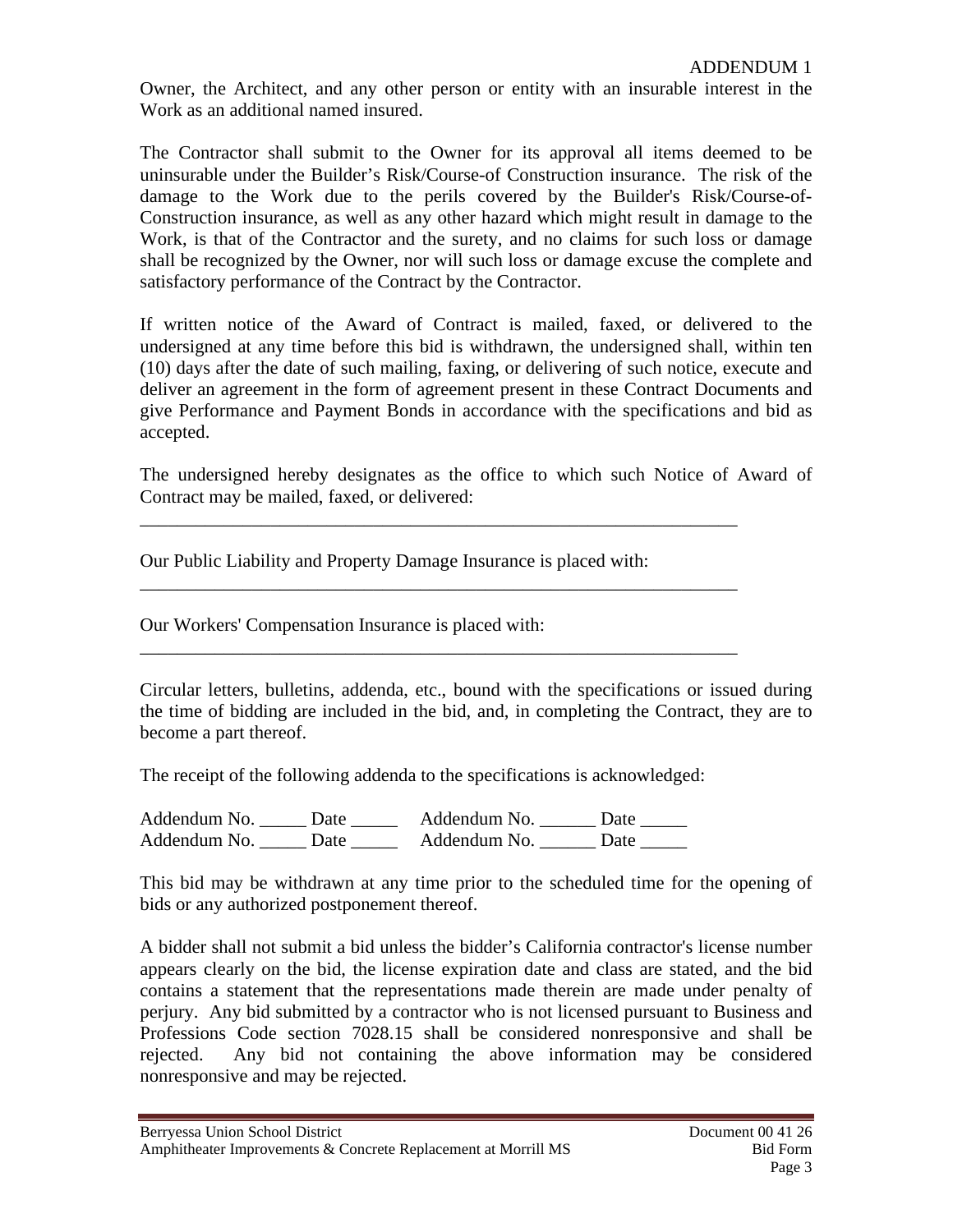**NOTE:** Each bid must give the full business address of the bidder and be signed by bidder with bidder's usual signature. Bids by partnerships must furnish the full name of all partners and must be signed in the partnership name by a general partner with authority to bind the partnership in such matters, followed by the signature and designation of the person signing. The name of the person signing shall also be typed or printed below the signature. Bids by corporations must be signed with the legal name of the corporation, followed by the name of the state of incorporation and by the signature and designation of the chairman of the board, president or any vice president, and then followed by a second signature by the secretary, assistant secretary, the chief financial officer or assistant treasurer. All persons signing must be authorized to bind the corporation in the matter. The name of each person signing shall also be typed or printed below the signature. Satisfactory evidence of the authority of the officer signing on behalf of a corporation shall be furnished.

The undersigned declares under penalty of perjury under the laws of the State of California that the representations made in this bid are true and correct.

|         | Title:                                                    |
|---------|-----------------------------------------------------------|
|         |                                                           |
|         |                                                           |
|         | Telephone Number:                                         |
|         |                                                           |
|         |                                                           |
|         |                                                           |
|         | () Evidence of authority to bind corporation is attached. |
|         |                                                           |
| Signed: |                                                           |

# END OF DOCUMENT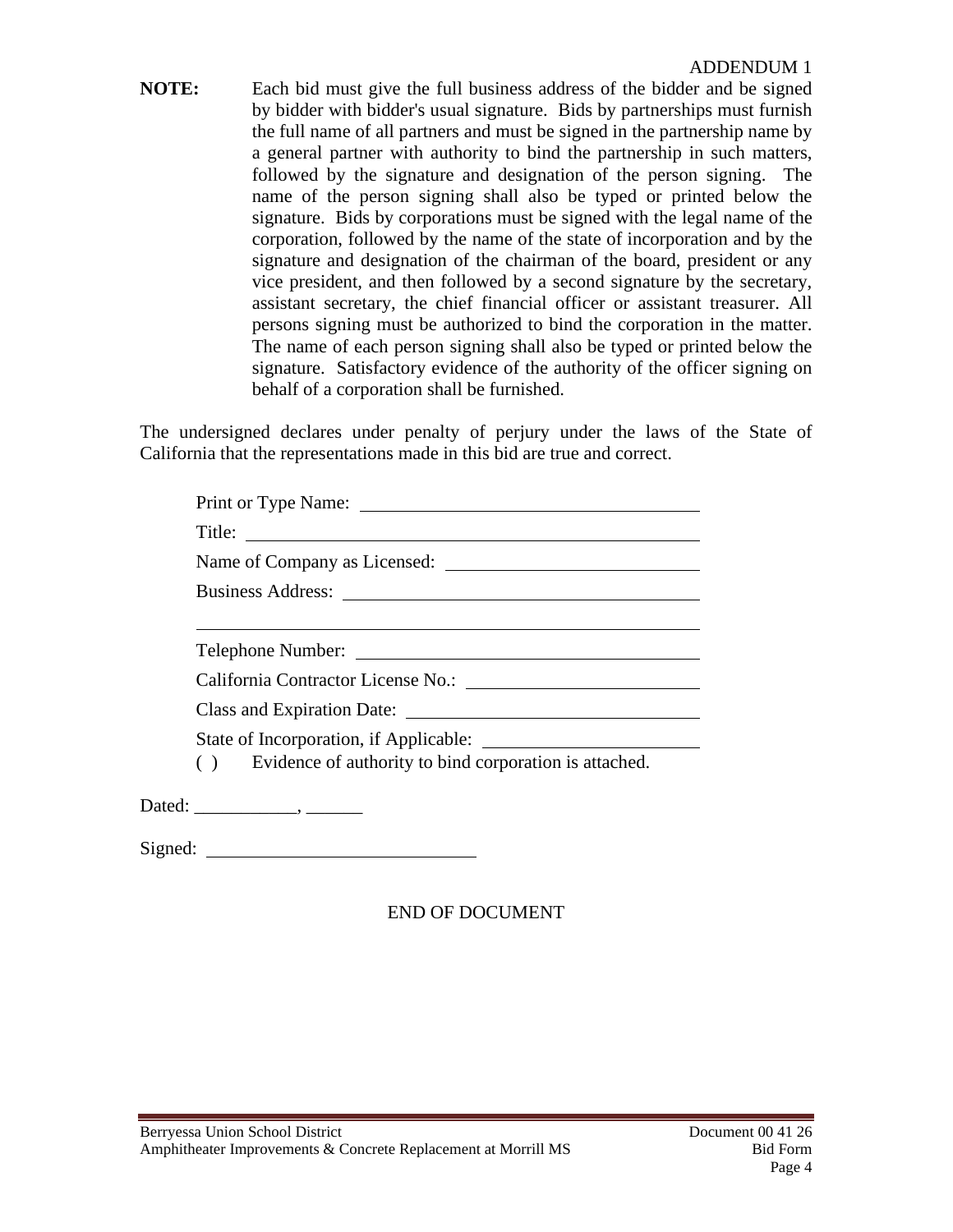## ADDENDUM 1

# **CHAIN LINK FENCES AND GATES**

# **PART 1 – GENERAL**

### **1.01 SECTION INCLUDES**

- A. Fencing and gate materials.
- B. Concrete.
- C. Fence and gate installation.
- D. Electrical grounding.

### **1.02 REFERENCES**

A. American Society for Testing and Materials (ASTM):

| 1. ASTM A53/A53M   | Standard Specification for Pipe, Steel, Black and Hot-1<br>Dipped, Zinc-Coated, Welded and Seamless                                |
|--------------------|------------------------------------------------------------------------------------------------------------------------------------|
| 2. ASTM A121       | Standard Specification for Metallic-Coated Carbon Steel<br><b>Barbed Wire</b>                                                      |
| 3. ASTM A123/A123M | Standard Specification for Zinc (Hot-Dip Galvanized)<br><b>Coatings on Iron and Steel Products</b>                                 |
| 4. ASTM A153/A153M | Standard Specification for Zinc-Coating (Hot-Dip) on<br>Iron and Steel Hardware                                                    |
| 5. ASTM A392       | Standard Specification for Zinc-Coated Steel Chain Link<br><b>Fence Fabric</b>                                                     |
| 6. ASTM A491       | <b>Standard Specification for Aluminum-Coated Steel</b><br><b>Chain Link Fence Fabric</b>                                          |
| 7. ASTM A824       | <b>Standard Specification for Metallic-Coated Steel</b><br>Marcelled Tension Wire for Use with Chain Link Fence                    |
| 8. ASTM B117       | Standard Practice for Operating Salt Spray (Fog)<br>Apparatus                                                                      |
| 9. ASTM F567       | Standard Practice for Installation of Chain Link Fence                                                                             |
| 10. ASTM F626      | <b>Standard Specification for Fence Fittings</b>                                                                                   |
| 11. ASTM F668      | Standard Specification for Polyvinyl Chloride (PVC),<br>Polyoefin and other Polymer Coated Steel Chain Link<br><b>Fence Fabric</b> |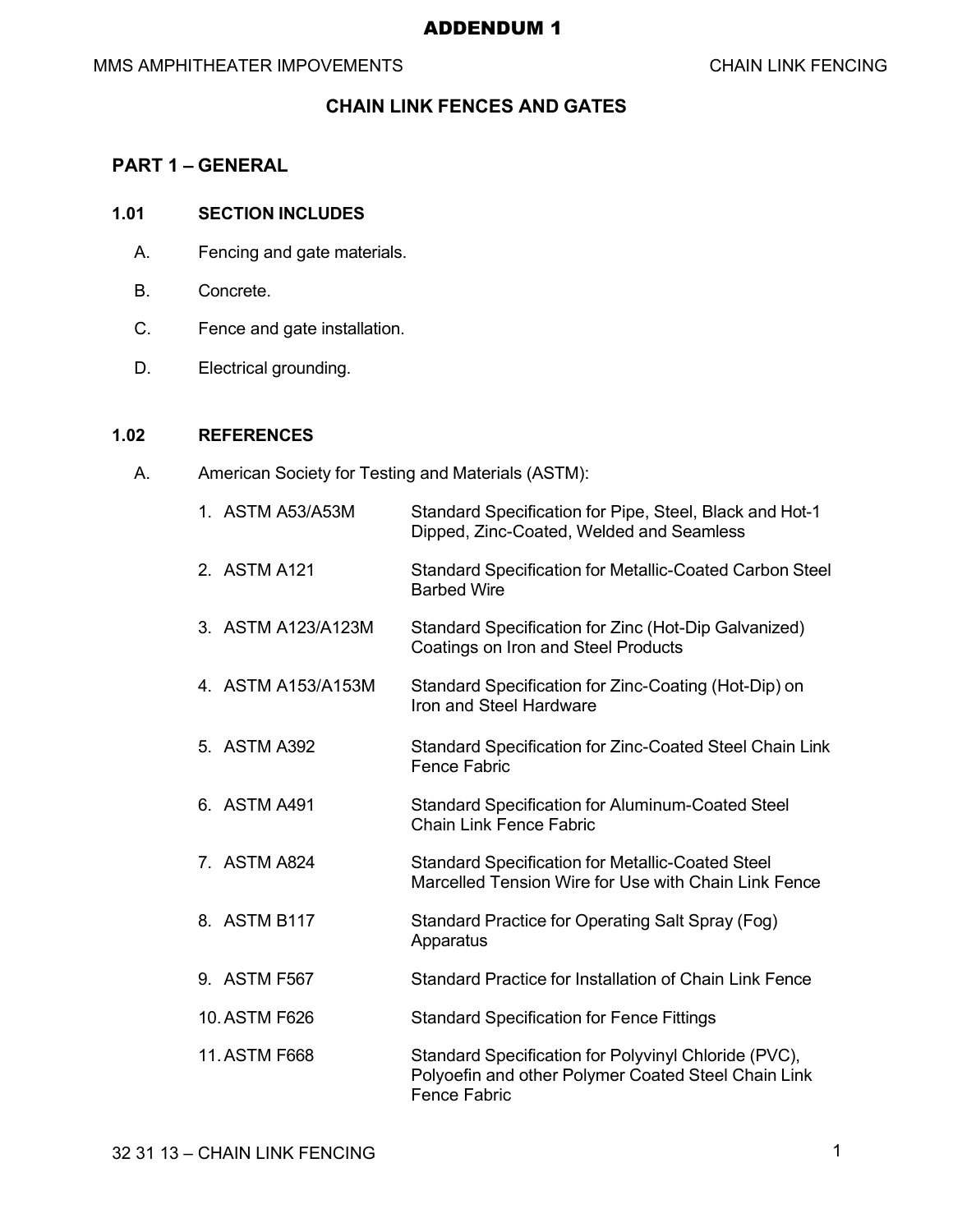| 12. ASTM F900         | Standard Specification for Industrial and Commercial<br><b>Swing Gates</b>                                                                                                                       |
|-----------------------|--------------------------------------------------------------------------------------------------------------------------------------------------------------------------------------------------|
| 13. ASTM F934         | <b>Standard Specification for Standard Colors for Polymer-</b><br><b>Coated Chain Link Fence Material</b>                                                                                        |
| 14. ASTM F1083        | Standard Specification for Pipe, Steel, Hot-Dipped Zinc-<br>Coated (Galvanized) Welded, for Fence Structures                                                                                     |
| 15. ASTM A653/A653M   | Standard Specification for Steel Sheet, Zinc-Coated<br>(Galvanized) or Zinc-Iron Alloy-Coated (Galvannealed)<br>by the Hot-Dip Process                                                           |
| 16. ASTM A1011/A1011M | Standard Specification for Steel, Sheet and Strip, Hot-<br>Rolled, Carbon, Structural, High-Strength Low-alloy,<br>High Strength Low-Alloy with Improved Formability, and<br>Ultra-High Strength |
| 17. ASTM F1184        | <b>Standard Specification for Industrial and Commercial</b><br>Horizontal Slide Gates                                                                                                            |
| 18. ASTM F3000/F3000M | <b>Standard Specification for Polymer Privacy Insert Slats</b><br>for Chain Link Fabric and Privacy Chain Link Fabric<br><b>Manufactured Containing Pre-Installed Privacy Slats</b>              |

# **1.03 SUBMITTALS**

- A. Product Data: Submit manufacturer's product data and specifications of the specified chain link fencing and gates.
- B. Shop Drawings: Submit detailed Shop Drawings of the fences and gates layout, including installation details of the fencing, posts, gates, hardware, and accessories for review.
- C. Samples: If PVC-coated fencing is indicated or specified, submit manufacturer's color chart of available colors and physical sample of selected color.

# **PART 2 – PRODUCTS**

### **2.01 MATERIALS**

- A. Requirements: Fencing shall include fabric covering, framework, concrete footings, gates, hardware, and all appurtenances and accessories as required for a complete installation. Heights of fences shall be as indicated in Contract Documents. When not indicated, line fencing, shops and yard fencing shall conform with the Area Fence Standards specified herein in Article 1.03.
- B. Fence Fabric:
	- 1. Zinc-coated steel fabric conforming to ASTM A392 with Class 2 coating. Mesh size one-inch square fabricated No. 9 gauge wire unless otherwise specified in the Contract Documents.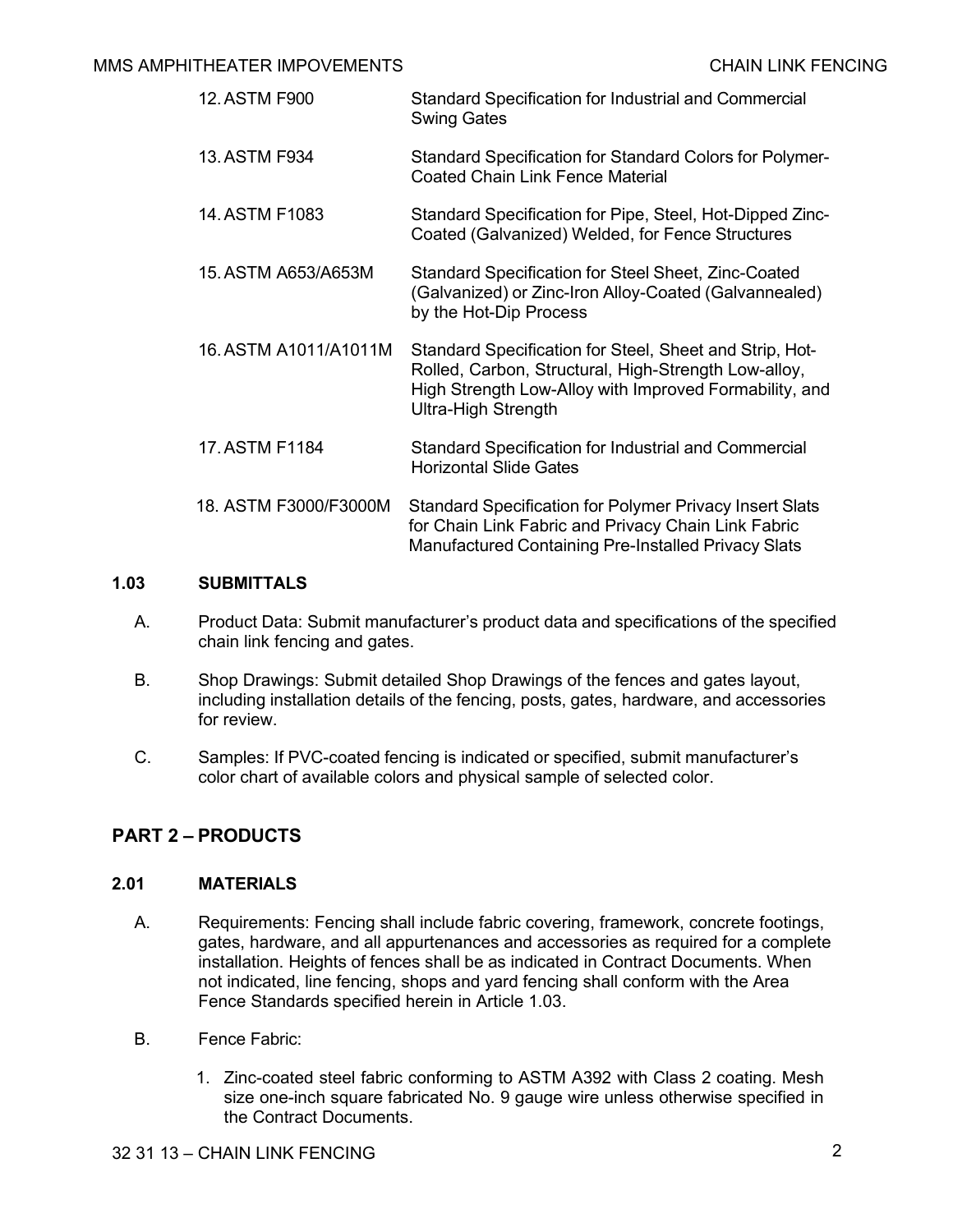- a. The Contractor may furnish aluminum-coated steel fence fabric conforming to ASTM A491, with one-inch square mesh size fabricated No. 9 gauge wire unless otherwise specified in the Contract Documents.
- 2. PVC-coated in accordance with ASTM F668. Class 1, Class 2a, and Class 2b wire and fabric types are acceptable. Mesh size one-inch square fabricated No. 9 gauge wire unless otherwise specified in the Contract Documents. Color shall be as selected by the Engineer from manufacturer's standards, as specified in ASTM F934.
- 3. Mesh size two-inch square, with colored plastic slats inserted vertically through the mesh pattern. Plastic slats shall have privacy factor of 75 percent, be ultraviolet (UV) resistant, have a minimum warranty of 15 years, be double- walled, self-locking, and made of high density polyethylene (HDPE) with minimum strength of 4000 pounds per square inch or other plastic if approved by the Engineer. Plastic slats shall meet ASTM F3000/F3000M designations. Slats shall be one piece, full height of fence fabric.
- 4. Selvages: Twisted and barbed at top and bottom selvages when barbed wire is used; knuckled at both selvages when barbed wire is not used; unless otherwise indicated.
- C. Post and rails shall be vinyl-clad steel with color-coated EMV (epoxy modified polyvinyl chloride) chemically bonded to heated standard weight ASTM F1083 galvanized steel pipe, as specified, by electrostatically applied powder coating process. Protective vinyl coating thickness shall be 10 to14 mils, according to pipe diameter. Pipe vinyl coating shall have the following properties: specific gravity of 1.32 to 1.37; tensile strength of 2,000 pounds per square inch; minimum elongation of 180 percent; tear strength at 15 mils -0.36 pounds per mil; hardness of coating of 87 to 92 Shore A Durometer. Color shall match fence fabric color. Sizes and weights shall be as specified.
- D. Tension Wire: Tension wire for top and bottom edge support of fence fabric shall be No. 7 gauge marcelled wire, conforming to ASTM A824, Type II Zinc-Coated Class 5-2.0 oz/sf with minimum tensile strength of 80,000 pounds per square inch. For type VCL fencing, provide tension wire coated with PVC, matching fence fabric in color.
- E. Post Caps and Fittings: Manufacturer's standard, pressed steel or malleable iron post caps, fittings, and accessories, meeting requirements of ASTM F626 and Federal Specification RR-F-191/4F, galvanized and PVC coating by the thermalfusion-bond process, in color matching posts. Post caps shall be designed to fit securely over the posts to exclude water and to carry the top pipe rail and extension arms, where indicated. All other required fittings and hardware shall be provided to fasten to the pipe posts or concrete in the manner indicated.
- F. Truss Rod Assembly: In compliance with ASTM F626, 3/8 inch diameter steel truss rod with a pressed steel tightener or self tightening turnbuckle, minimum zinc coating of 1.2 ounce per square foot, assembly capable of withstanding a tension of 2,000 pounds. Truss tightener must have a strap thickness of at least 1/4 inch.
- G. Tension Bars: In compliance with ASTM F626. Galvanized steel one-piece length 2 inch less that the fabric height. Minimum zinc coating 1.2 ounce per square foot.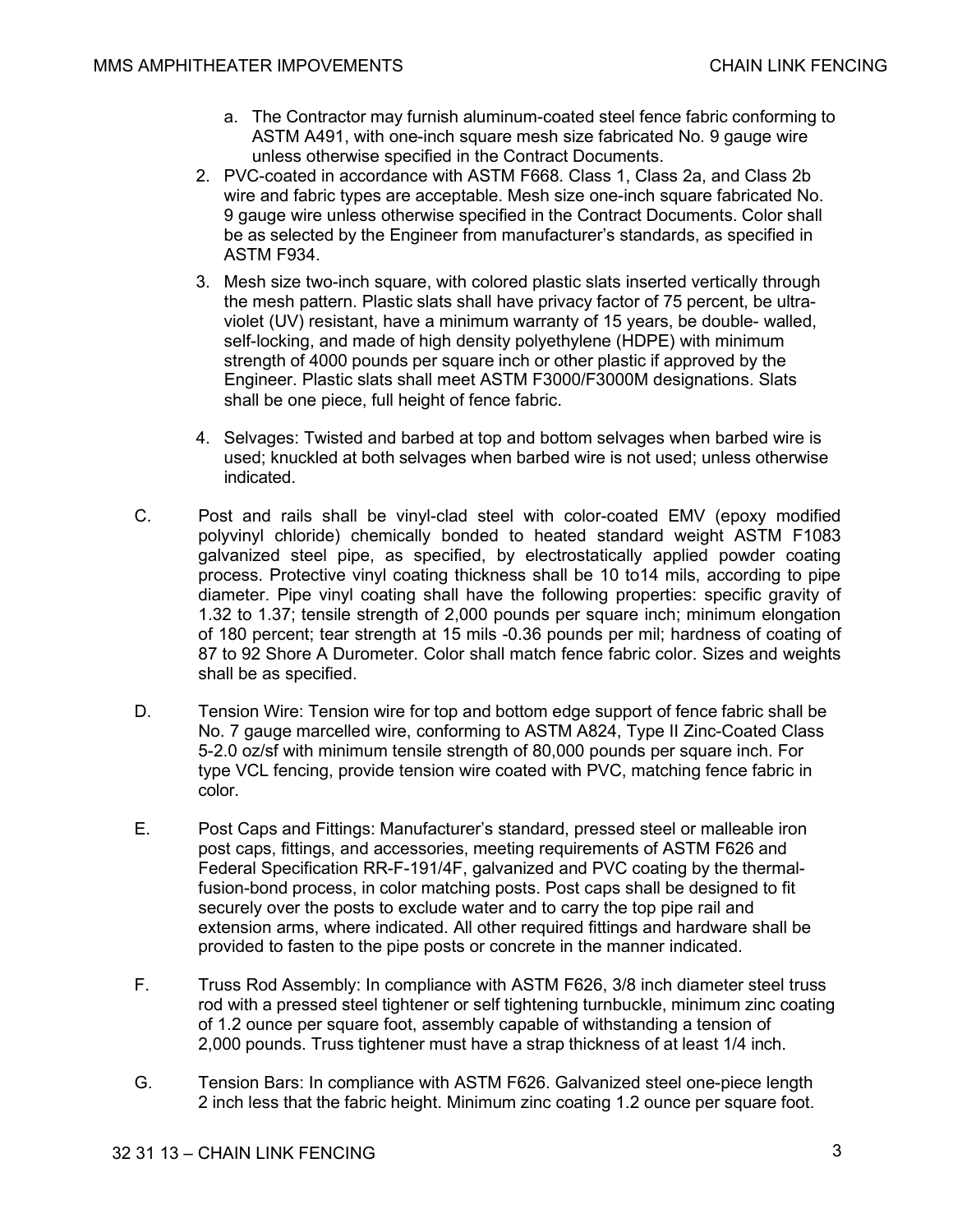- 1. Bars for mesh size 2-inch square shall have a minimum cross section of 3/16 inch by 3/4 inch.
- 2. Bars for mesh size 1-inch square shall have a cross section of 3/16 inch by 3/8 inch.
- H. Tension and Brace Bands: Galvanized pressed steel complying with ASTM F626 with a minimum steel thickness of 12 gauge (0.105 inch), minimum width of 3/4 inch, and minimum zinc coating of 1.20 ounce per square foot. Tension bands shall be spaced not greater than 12 inches on center.
- I. Accessories: Provide miscellaneous materials and accessories, clips, tie wires (9 gauge), anchors, eye bolts, hog rings, and fasteners as required for a complete installation. All items shall be galvanized in accordance with ASTM A123/A123M or ASTM A153/A153M as applicable. Accessories for Type VCL fencing shall be vinyl-coated or painted to match color of fence fabric.
- J. Barbed Wire Extension Arms: Pressed steel conforming to ASTM A653/A653M, hot-dip galvanized after fabrication, minimum zinc coating of 1.2 ounce per square foot, capable of supporting a vertical 250 lb load, complete with provision for anchorage to end, corner, and pull posts and for attaching three rows of barbed wire to each arm. Arms shall be 45-degree angle or vertical as indicated, for three strands of barbed wire. Arms shall be integral with post top weather cap. Intermediate arms shall have hole for passage of top tension wire. Arms shall be capable of withstanding 250 pounds downward pull at outermost end of arm without failure. Arms for Type VCL fencing shall be vinyl-coated or painted to match color of fence fabric.
- K. Barbed Wire: Three-strand, zinc-coated, 12-1/2 gauge steel wire with 14 gauge, four-point steel barbs spaced 5 inches apart, conforming to ASTM A121. Zinc coating shall be Class 3, 0.80 ounce per square foot for 12-1/2 gauge wire and 0.65 ounce per square foot for 14-gauge wire.
- L. Gates: Gates shall be swinging type or sliding type as indicated, furnished complete with all hardware and accessories as required for a complete installation.
	- 1. Gate Frames: Frames shall be fabricated from zinc-coated steel pipe members (to match posts in Type CL and RP fencing). Sizes shall be specified in the Civil Standard Drawing CS01 Chain Link Fence or as indicated.
	- 2. Fabrication: Conform to applicable requirements of ASTM F900, Federal Specification RR-F-191/2E, and the following:
		- a. Assemble gate frames by welding or with fittings and rivets for rigid connections. Use same fabric as for fence. Install fabric with stretcher bars at vertical edges, and tie wires at top and bottom edges. Attach stretcher bars to gate frame at not more than 15 inches on center. Attach hardware with rivets or by other means that will provide security against removal or breakage.
		- b. Provide additional horizontal and vertical members to ensure proper gate operation and for attachment of fabric, hardware, and accessories.
		- c. Provide diagonal cross bracing consisting of minimum 3/8 inch diameter adjustable length truss rods on gates where necessary to provide frame rigidity without sag or twist.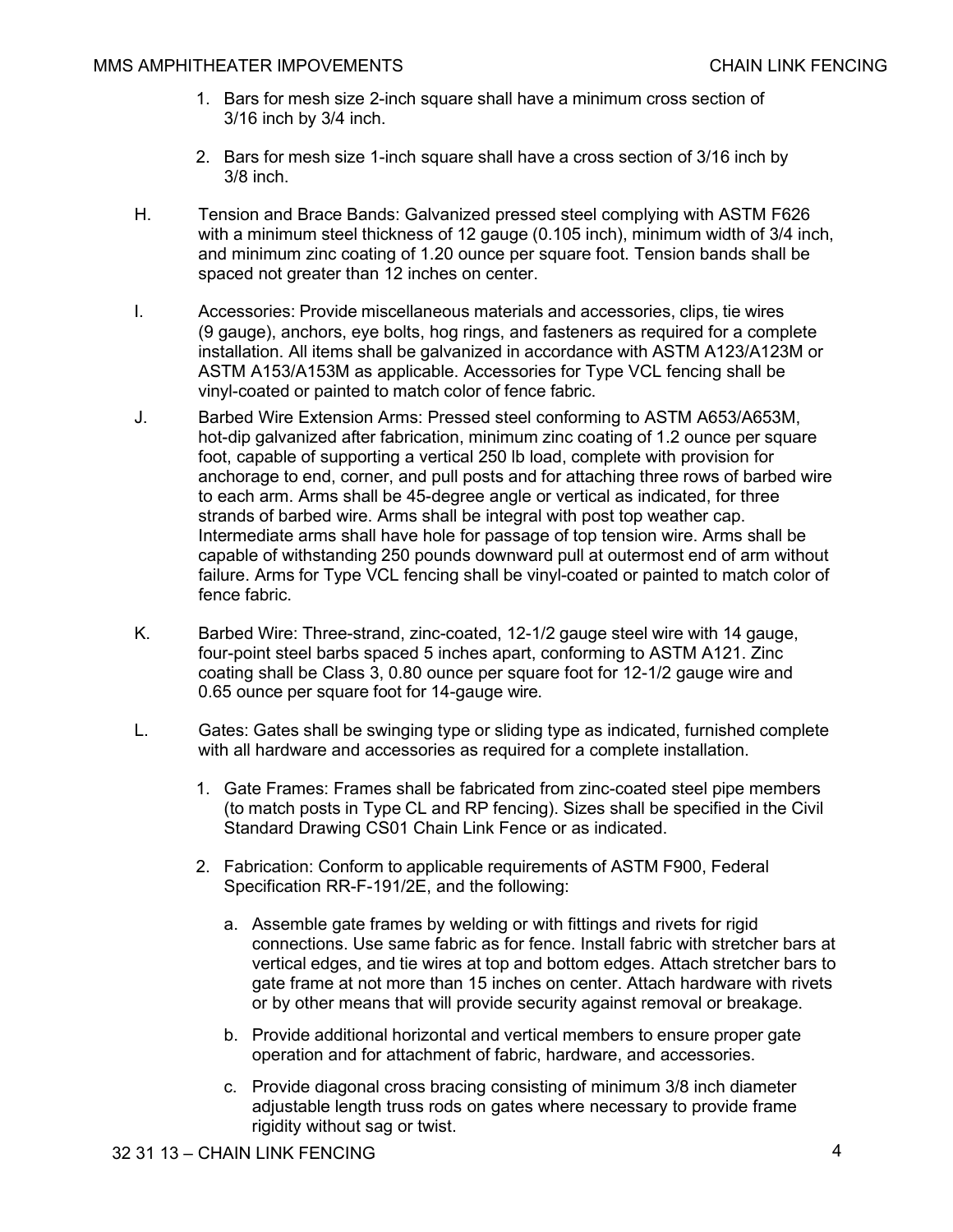- d. For Type VCL fencing, gate components shall be PVC-coated or painted in color matching fence fabric.
- e. For pre-engineered gates, stamped and signed calculations shall be provided by the manufacturer to verify gate design is adequate.
- 3. Gate Hardware:
	- a. Swinging Gates:
		- 1) Provide gate hinges, latch, stop, and keeper for each gate leaf, conforming to applicable requirements of ASTM F900 and Federal Specification RR-F-191/2E. Provide latch with provision for locking gate with padlock. If locking provisions include chain, chain shall be hardened steel chain, bolt cutter resistant, tested to at least 9 tonnes of cutting force unless otherwise specified in Contract Drawings.
		- 2) Gate hinges shall be of adequate strength for the gate, and shall have large bearing surfaces for clamping or bolting in position. Hinge action shall be such that gates may be easily opened and closed by one person. Hinges shall provide for full 180 degree swing of gate leaf. Hinges shall be tack welded to post and gate after adjustment.
	- b. Sliding Gates:
		- 1) Provide manufacturer's standard rubber-tired rollers and roller track for floor-supported sliding gates, conforming to applicable requirements of ASTM F1184. Include intermediate rollers or casters where required to prevent gate sag or deflection.
		- 2) Provide locking device and padlock eyes as part of latch for locking gate with padlock.
		- 3) Bottom of gate shall be guarded by a skirt around wheels and cantilever supports to maintain maximum allowable clearance under gate and around gate sides.
	- c. Padlocks to be furnished by the District.
- M. Pipe Sleeves: Pipe sleeves for fence post embedment in concrete curbs, barriers, and walls shall be fabricated from steel pipe conforming to ASTM A53/A53M and galvanized in accordance with ASTM A123/A123M, sized to receive and support fence posts.

### **2.02 CONCRETE**

A. Provide concrete footings for fence posts under this Section. Concrete for posts shall have a minimum compressive strength at 28 days of 3,000 pounds per square inch, using one-inch maximum size aggregate and five sacks of cement minimum per cubic yard, with a maximum slump of four inches. Concrete and grout materials, placing, and curing shall conform to the applicable requirements of Section 03 30 00, Cast-In-Place Concrete.

# **PART 3 – EXECUTION**

#### **3.01 PREPARATION**

32 31 13 – CHAIN LINK FENCING 5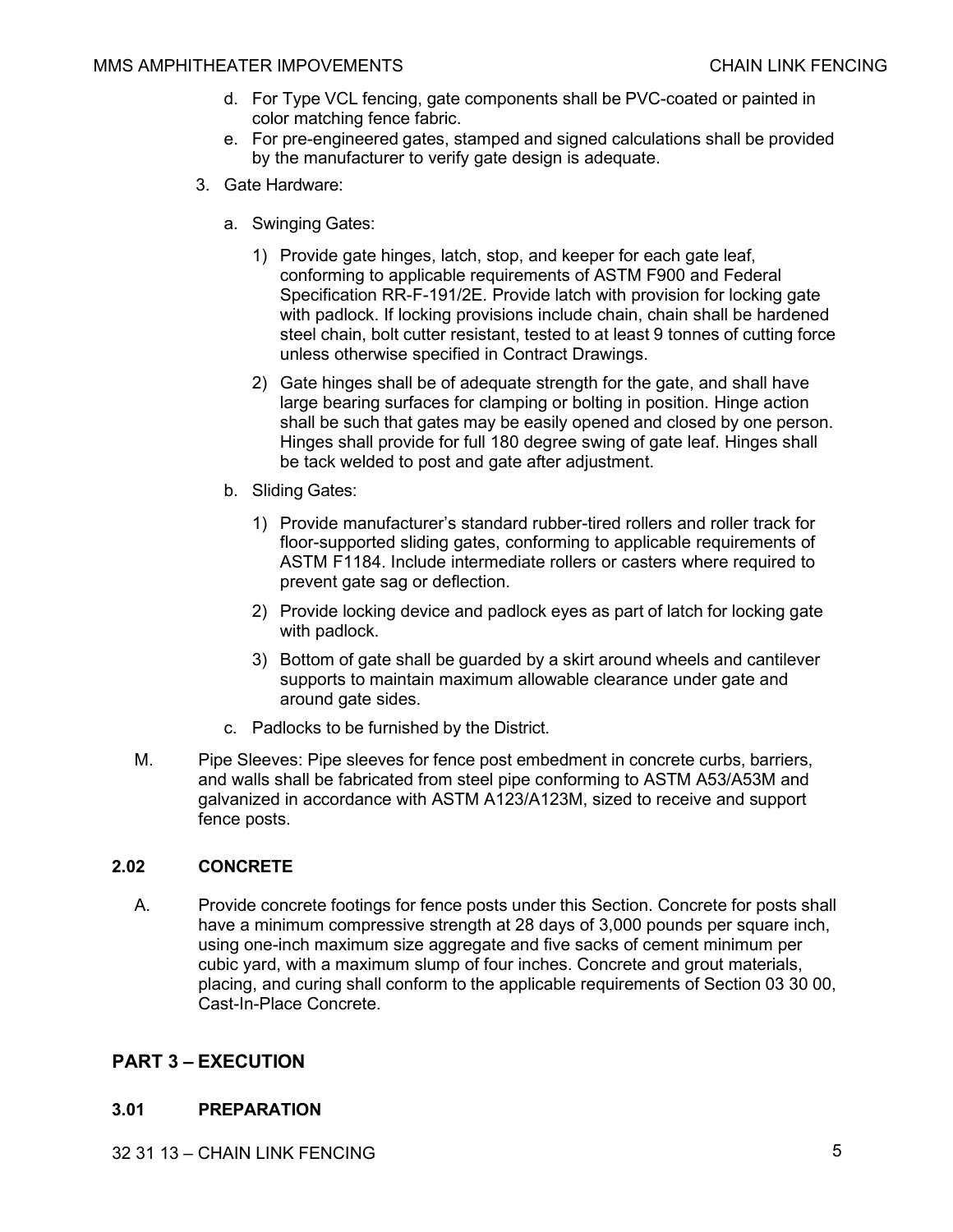- A. Installation of fencing shall not be started until final grading has been completed.
- B. Locate fencing correctly as indicated.
- C. Where posts are indicated or required to be embedded or set in concrete curbs, traffic barriers, or retaining walls, coordinate the installation of fencing closely with the installation of concrete as specified under Division 3 Concrete.
- D. Furnish galvanized steel pipe sleeves for fence posts, as applicable, for installation in formwork at time required. Supervise installation of sleeves during formwork and placing of concrete to maintain exact dimensions according to template.

### **3.02 INSTALLATION**

- A. Install fencing and gates as indicated, in accordance with approved Shop Drawings, and applicable requirements of ASTM F567 and CLFMI Standards for Chain Link Fence Installation. Site fabricate as required to complete the fence installation.
- B. Posts shall be plumb and rigid after installation. Gap between post and adjacent infrastructure shall be less than 2 inches. Rails shall be straight and tight. Chain link fabric shall be smooth and uniformly stretched tight and straight. Tension wires and barbed wires shall be pulled taut. Fabric shall be secured to the line post with tie wires spaced no greater than 12 inches on center and to rail spaced no greater than 18 inches on center. Turn ends of tie wire two-360 degree wraps around fabric. Tip to tie wire shall face away from public. Secure fabric to the tension wire with hog rings spaced no greater than 18 inches apart. Slats in Type RP fence shall be straight and plumb.
- C. Drill holes for post footings in firm, undisturbed or compacted soil. Footing holes shall be not less than required dimensions of post footings per approved design. Excavate deeper as required for adequate support in soft and loose soils, and for posts with heavy lateral loads.
- D. Where posts are indicated or required to be embedded or set in concrete curbs, traffic barriers, or retaining walls, grout or seal posts in sleeves as indicated.
- E. Gates shall be installed plumb, level, and secure for full opening without interference. Install ground-set items in concrete for anchorage as recommended by the fence manufacturer. Adjust hardware for smooth operation and lubricate. Sliding gates shall operate smoothly and easily under minimum pressure.
- F. Locate and install safety and restriction signs securely as indicated on the Contract Drawings.
- G. Locate and install safety and restriction signs securely as indicated on the Contract Drawings.
- H. Welds shall be protected by applying zinc rich paint in accordance with ASTM practice A780.

### **3.03 CONCRETE**

A. Handling and placing of concrete shall conform to the applicable requirements of

32 31 13 – CHAIN LINK FENCING 6